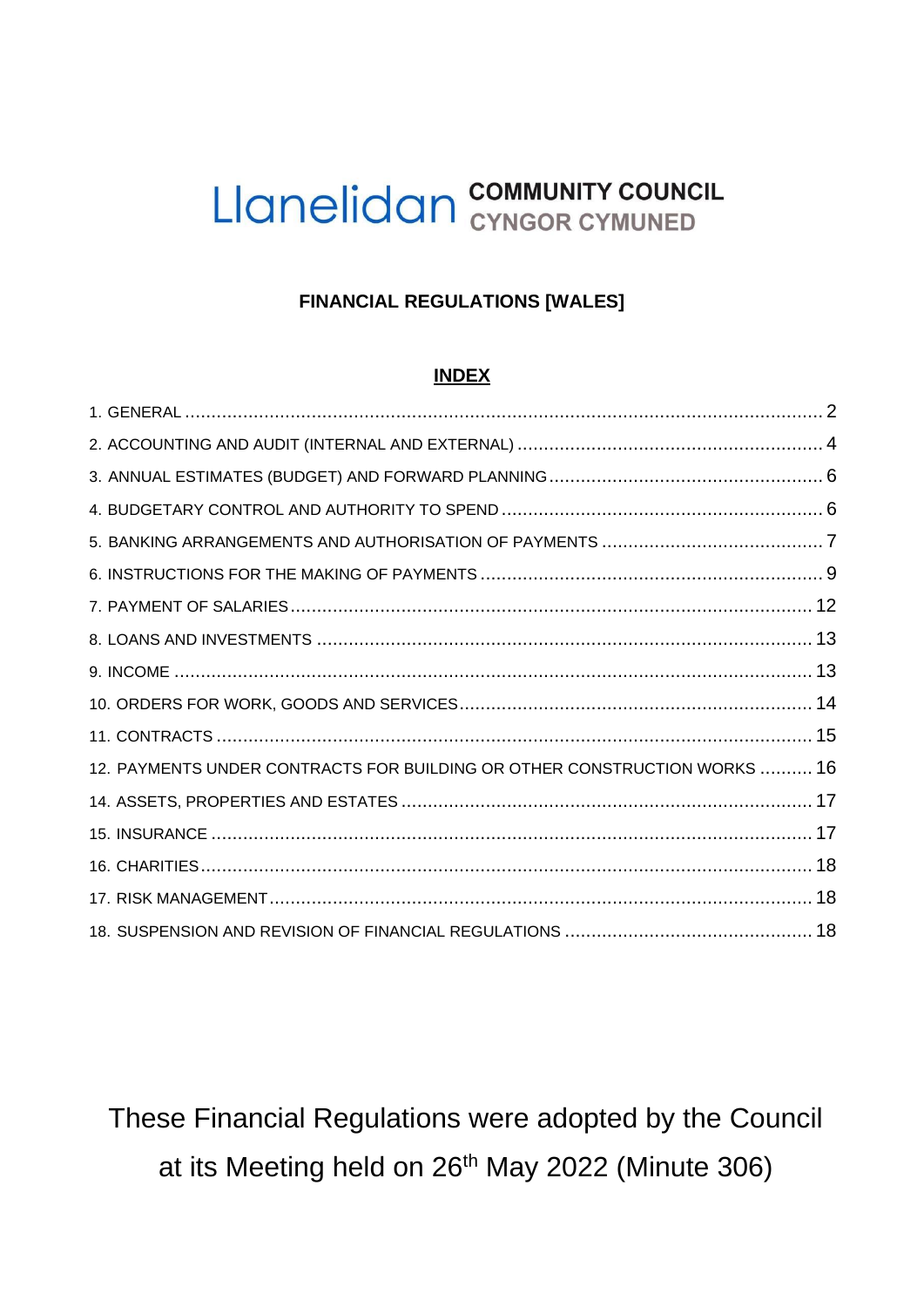## <span id="page-1-0"></span>**1. GENERAL**

- 1.1. These financial regulations govern the conduct of financial management by the Council and may only be amended or varied by resolution of the Council. Financial regulations are one of the Council's three governing policy documents providing procedural guidance for members and officers. Financial regulations must be observed in conjunction with the Council's standing orders and any individual financial regulations relating to contracts.
- 1.2. The Council is responsible in law for ensuring that its financial management is adequate and effective and that the Council has a sound system of internal control which facilitates the effective exercise of the Council's functions, including arrangements for the management of risk.
- 1.3. The Council's accounting control systems must include measures:
	- for the timely production of accounts;
	- that provide for the safe and efficient safeguarding of public money;
	- to prevent and detect inaccuracy and fraud; and
	- identifying the duties of officers.
	- 1.4. These financial regulations demonstrate how the Council meets these responsibilities and requirements.
	- 1.5. At least once a year, prior to approving the Annual Governance Statement, the Council must review the effectiveness of its system of internal control which shall be in accordance with proper practices.
	- 1.6. Deliberate or wilful breach of these Regulations by an employee may give rise to disciplinary proceedings.
	- 1.7. Members of Council are expected to follow the instructions within these Regulations and not to entice employees to breach them. Failure to follow instructions within these Regulations brings the office of Councillor into disrepute and may represent a breach in the Councillor's Code of Conduct
	- 1.8. The Responsible Financial Officer (RFO) holds a statutory office to be appointed by the Council. The Clerk has been appointed as RFO for this Council and these regulations will apply accordingly.
	- 1.9. The RFO;
	- acts under the policy direction of the Council;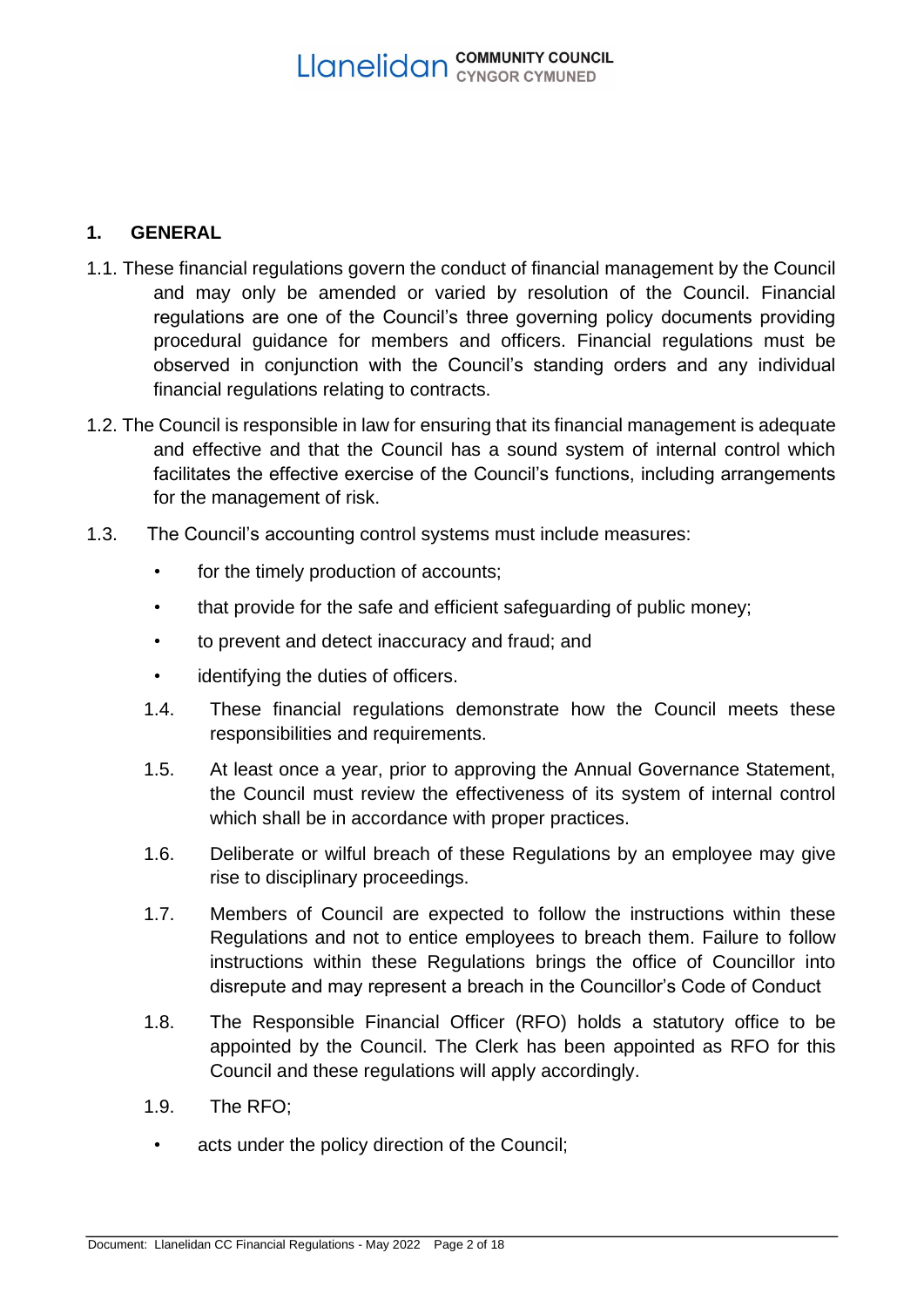• administers the

Council's financial affairs in accordance with all Acts, Regulations and proper practices;

- determines on behalf of the Council its accounting records and accounting control systems;
- ensures the accounting control systems are observed;
- maintains the accounting records of the Council up to date in accordance with proper practices;
- assists the Council to secure economy, efficiency and effectiveness in the use of its resources; and
- produces financial management information as required by the Council.
- 1.10. The accounting records determined by the RFO shall be sufficient to show and explain the Council's transactions and to enable the RFO to ensure that any income and expenditure account and statement of balances, or record of receipts and payments comply with the Accounts and Audit (Wales) Regulations and to prepare additional or management information, as the case may be, to be prepared for the Council from time to time.
- 1.11. The accounting records determined by the RFO shall in particular contain:
- entries from day to day of all sums of money received and expended by the Council and the matters to which the income and expenditure or receipts and payments account relate;
- a record of the assets and liabilities of the Council; and
- wherever relevant, a record of the Council's income and expenditure in relation to claims made, or to be made, for any contribution, grant or subsidy.
- 1.12. The accounting control systems determined by the RFO shall include:
	- procedures to ensure that the financial transactions of the Council are recorded as soon as reasonably practicable and as accurately and reasonably as possible;
	- procedures to enable the prevention and detection of inaccuracies and fraud and the ability to reconstruct any lost records;
	- identification of the duties of officers dealing with financial transactions and division of responsibilities of those officers in relation to significant transactions;
	- procedures to ensure that uncollectable amounts, including any bad debts are not submitted to the Council for approval to be written off except with the approval of the RFO and that the approvals are shown in the accounting records; and
	- measures to ensure that risk is properly managed.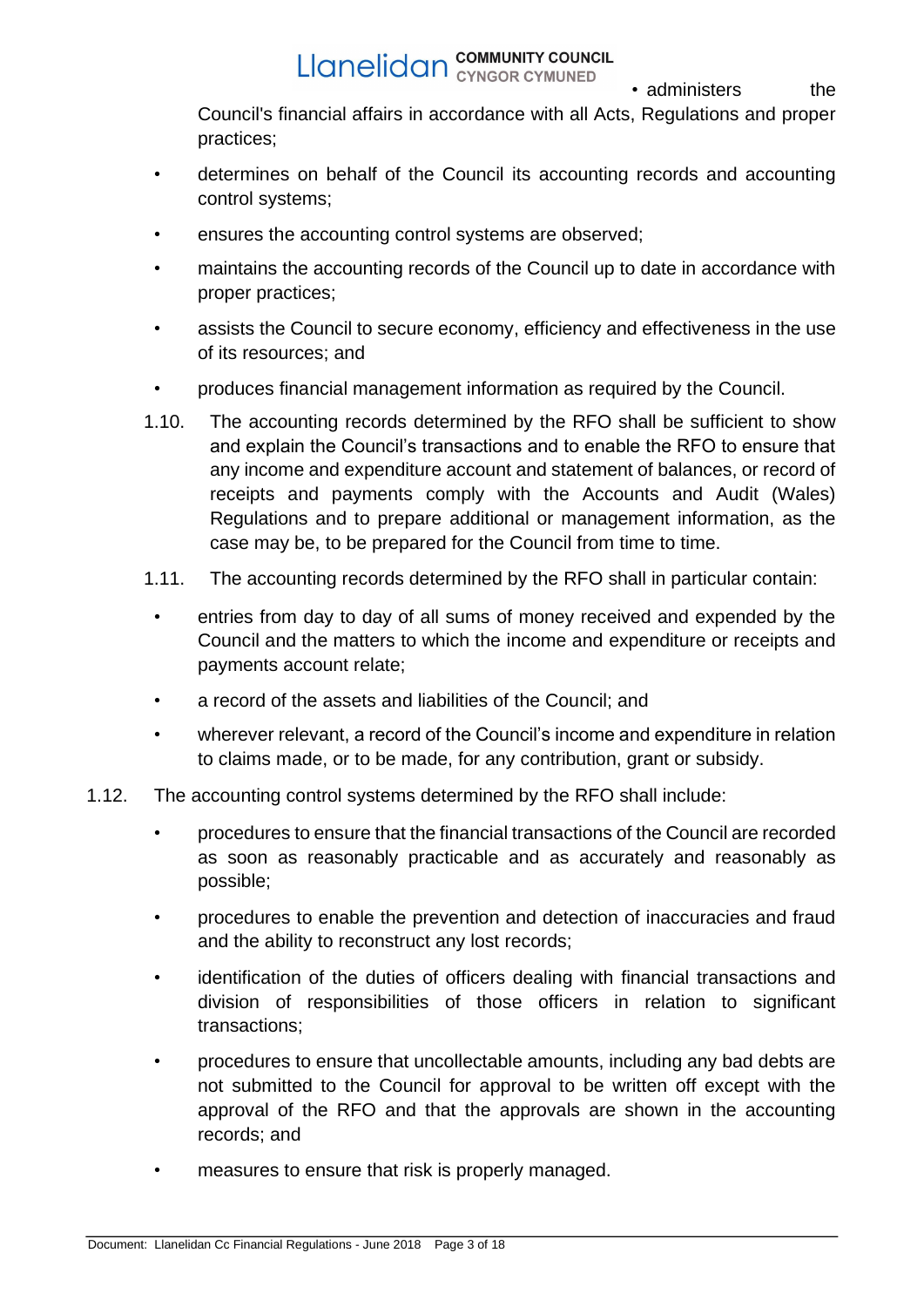# **Example 1.13.** The Council is not **Example 2.13.** The Council is not **empowered** by these

Regulations or otherwise to delegate certain specified decisions. In particular any decision regarding:

- setting the final budget or the precept (Council Tax Requirement);
- approving accounting statements;
- approving an annual governance statement;
- borrowing;
- writing off bad debts;
- addressing recommendations in any report from the internal or external auditors,

shall be a matter for the full Council only.

- 1.14. In addition the Council must:
	- determine and keep under regular review the bank mandate for all Council bank accounts;
	- approve any grant or a single commitment in excess of £5,000; and
	- in respect of the annual salary for any employee have regard to recommendations about annual salaries of employees made by the relevant committee in accordance with its terms of reference.
- 1.15. In these financial regulations, references to the Accounts and Audit (Wales) Regulations or 'the regulations' shall mean the regulations issued under the provisions of section 39 of the Public Audit (Wales) Act 2004, or any superseding legislation, and then in force unless otherwise specified.

In these financial regulations the term 'proper practice' or 'proper practices' shall refer to guidance issued in *Governance and Accountability for Local Councils in Wales - A Practitioners' Guide* issued by the Joint Practitioners Advisory Group (JPAG), available from the websites of One Voice Wales (OVW) and SLCC as appropriate.

## <span id="page-3-0"></span>**2. ACCOUNTING AND AUDIT (INTERNAL AND EXTERNAL)**

- 2.1. All accounting procedures and financial records of the Council shall be determined by the RFO in accordance with the Accounts and Audit (Wales) Regulations, appropriate guidance and proper practices.
- 2.2. On a regular basis, at least once in each quarter, and at each financial year end, a member other than the Chairman shall be appointed to verify bank reconciliations (for all accounts) produced by the RFO. The member shall sign the reconciliations and the original bank statements (or similar document) as evidence of verification. This activity shall on conclusion be reported, including any exceptions, to and noted by the Council.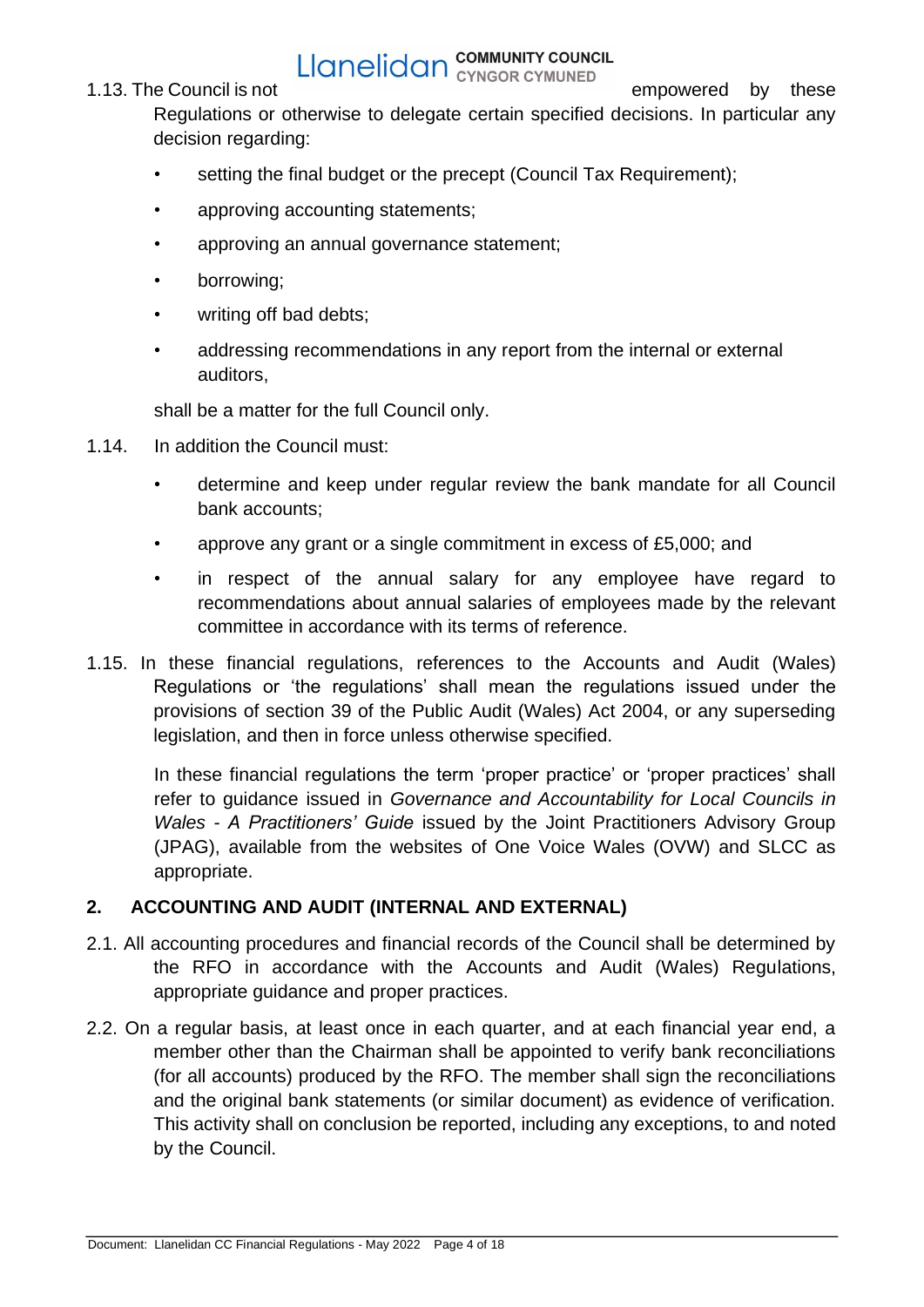# **Example 19 Example 19 Example 19 Example 19 Example 19 Example 19 Example 10 Example 10 Example 10 Example 10 Example 10 Example 10 Example 10 Example 10 Example 10 Example 10 Example 10 Example 10 Example 10 Example 10 E**

statement of accounts, annual report, and any related documents of the Council contained in the Annual Return (as specified in proper practices) as soon as practicable after the end of the financial year and

having certified the accounts shall submit them and report thereon to the Council within the timescales set by the Accounts and Audit (Wales) Regulations.

- 2.4. The Council shall ensure that there is an adequate and effective system of internal audit of its accounting records, and of its system of internal control in accordance with proper practices. Any officer or member of the Council shall make available such documents and records as appear to the Council to be necessary for the purpose of the audit and shall, as directed by the Council, supply the RFO, internal auditor, or external auditor with such information and explanation as the Council considers necessary for that purpose.
- 2.5. The internal auditor shall be appointed by and shall carry out the work in relation to internal controls required by the Council in accordance with proper practices.
- 2.6. The internal auditor shall:
	- be competent and independent of the financial operations of the Council;
	- report to Council in writing, or in person, on a regular basis with a minimum of one annual written report during each financial year;
	- to demonstrate competence, objectivity and independence, be free from any actual or perceived conflicts of interest, including those arising from family relationships; and
	- have no involvement in the financial decision making, management or control of the Council.
- 2.7. Internal or external auditors may not under any circumstances:
	- perform any operational duties for the Council;
	- initiate or approve accounting transactions; or
	- direct the activities of any Council employee, except to the extent that such employees have been appropriately assigned to assist the internal auditor.
	- 2.8. For the avoidance of doubt, in relation to internal audit the terms 'independent' and 'independence' shall have the same meaning as is described in proper practices.
	- 2.9. The RFO shall make arrangements for the exercise of electors' rights in relation to the accounts including the opportunity to inspect the accounts, books, and vouchers and display or publish any notices and statements of account required by Public Audit (Wales) Act 2004, or any superseding legislation, and the Accounts and Audit (Wales) Regulations.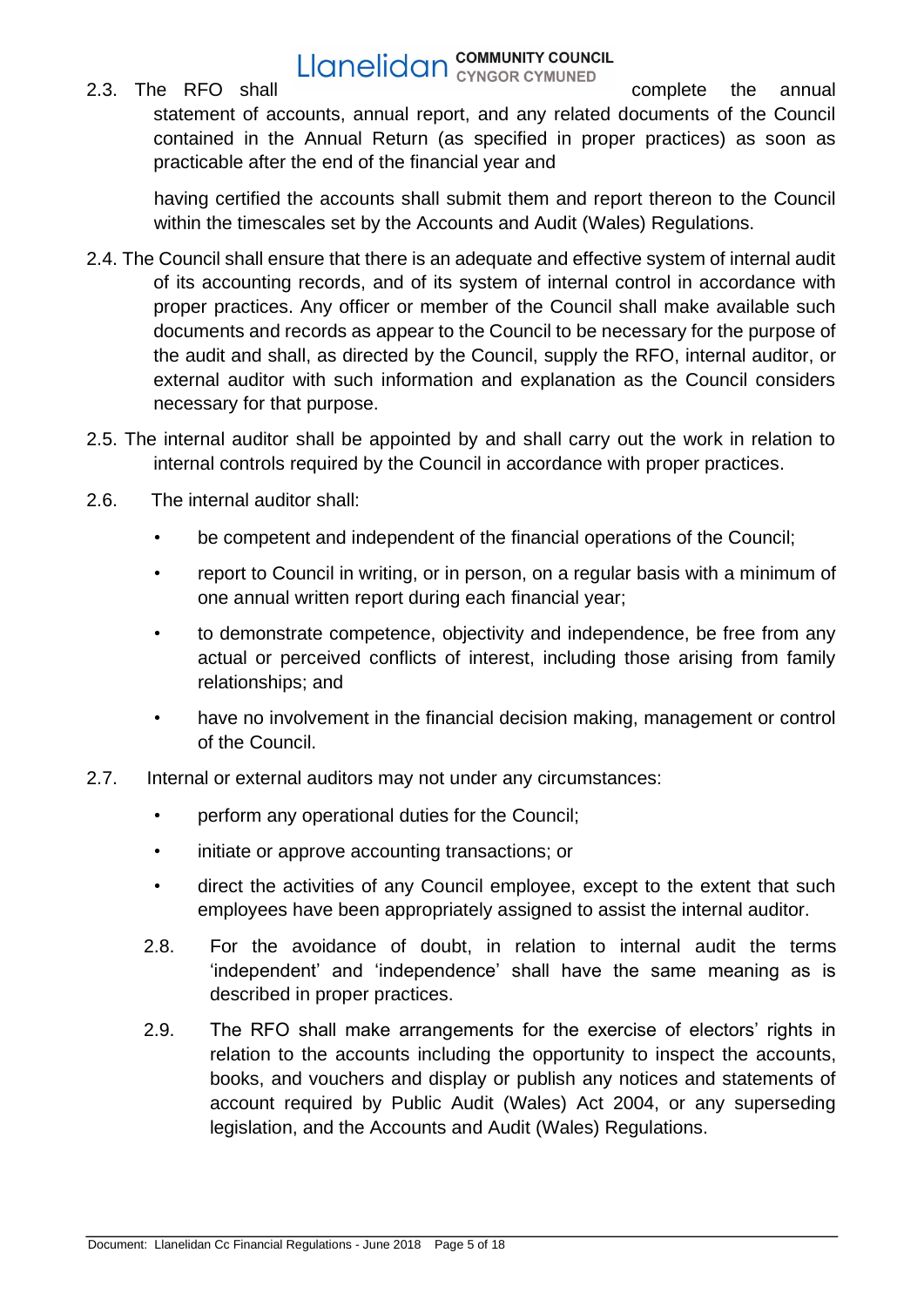2.10. The **RFO** shall, without undue delay, bring to the attention of all Councillors any correspondence or report from internal or external auditors.

## <span id="page-5-0"></span>**3. ANNUAL ESTIMATES (BUDGET) AND FORWARD PLANNING**

- 3.1. Each committee (if any) shall review its three-year forecast of revenue and capital receipts and payments. Having regard to the forecast, it shall thereafter formulate and submit proposals for the following financial year to the Council not later than the end of November each year including any proposals for revising the forecast.
- 3.2. The RFO must each year, by no later than December, prepare detailed estimates of all receipts and payments including the use of reserves and all sources of funding for the following financial year in the form of a budget to be considered by the Council.
- 3.3. The Council shall consider annual budget proposals in relation to the Council's three year forecast of revenue and capital receipts and payments including recommendations for the use of reserves and sources of funding and update the forecast accordingly.
- 3.4. The Council shall fix the precept (Council tax requirement), and relevant basic amount of Council tax to be levied for the ensuing financial year not later than by the end of January each year. The RFO shall issue the precept to the billing authority and shall supply each member with a copy of the approved annual budget.
- 3.5. The approved annual budget shall form the basis of financial control for the ensuing year.

## <span id="page-5-1"></span>**4. BUDGETARY CONTROL AND AUTHORITY TO SPEND**

- 4.1. Expenditure on revenue items may be authorised up to the amounts included for that class of expenditure in the approved budget. This authority is to be determined by:
	- the Council for all items over £5,000;
	- a duly delegated committee of the Council for items over £500; or
	- the Clerk, in conjunction with Chairman of Council or Chairman of the appropriate committee, for any items below £500.

Such authority is to be evidenced by a minute or by an authorisation slip duly signed by the Clerk, and where necessary also by the appropriate Chairman.

Contracts may not be disaggregated to avoid controls imposed by these regulations.

4.2. No expenditure may be authorised that will exceed the amount provided in the revenue budget for that class of expenditure other than by resolution of the Council, or duly delegated committee. During the budget year and with the approval of Council having considered fully the implications for public services, unspent and available amounts may be moved to other budget headings or to an earmarked reserve as appropriate ('virement').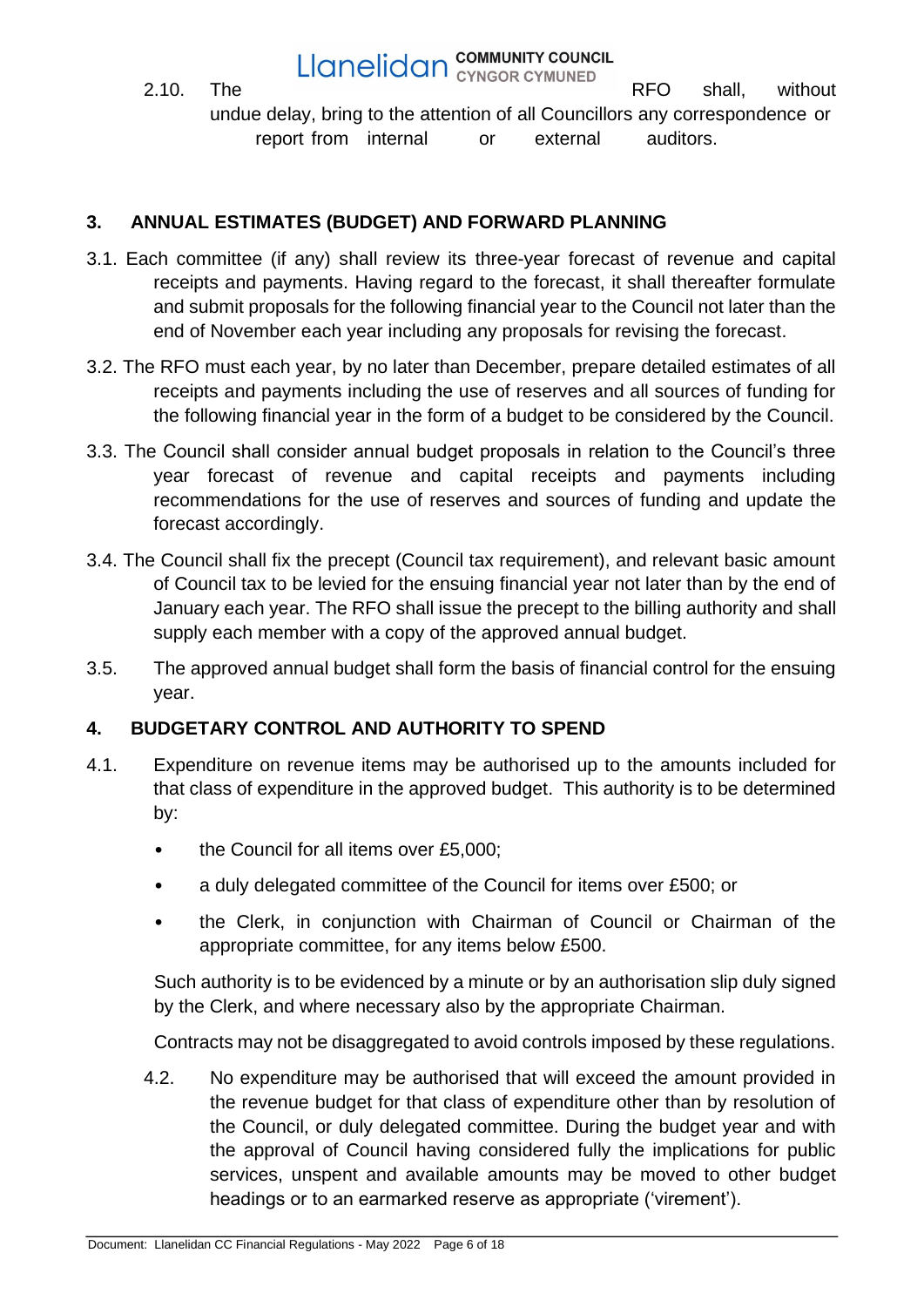provisions in the revenue or capital budgets for completed projects shall not be carried forward to a subsequent year.

4.3. Unspent

4.4. The salary budgets are to be reviewed at least annually in October for the following financial year and such review shall be evidenced by a hard copy schedule signed by

the Clerk and the Chairman of Council or relevant committee. The RFO will inform committees of any changes impacting on their budget requirement for the coming year in good time.

- 4.5. In cases of extreme risk to the delivery of Council services, the clerk may authorise revenue expenditure on behalf of the Council which in the clerk's judgement it is necessary to carry out. Such expenditure includes repair, replacement or other work, whether or not there is any budgetary provision for the expenditure, subject to a limit of £500. The Clerk shall report such action to the chairman as soon as possible and to the Council as soon as practicable thereafter.
- 4.6. No expenditure shall be authorised in relation to any capital project and no contract entered into or tender accepted involving capital expenditure unless the Council is satisfied that the necessary funds are available and the requisite borrowing approval has been obtained.
- 4.7. All capital works shall be administered in accordance with the Council's standing orders and financial regulations relating to contracts.
- 4.8. The RFO shall regularly provide the Council with a statement of receipts and payments to date under each head of the budgets, comparing actual expenditure to the appropriate date against that planned as shown in the budget. These statements are to be prepared at least at the end of each financial quarter and shall show explanations of material variances. For this purpose, "material" shall be in excess of £100 or 15% of the budget.
- 4.9. Changes in earmarked reserves shall be approved by Council as part of the budgetary control process.

## <span id="page-6-0"></span>**5. BANKING ARRANGEMENTS AND AUTHORISATION OF PAYMENTS**

- 5.1. The Council's banking arrangements, including the bank mandate, shall be made by the RFO and approved by the Council; banking arrangements may not be delegated to a committee. They shall be regularly reviewed for safety and efficiency.
- 5.2. The RFO shall prepare a schedule of payments requiring authorisation, forming part of the Agenda for the Meeting and, together with the relevant invoices, present the schedule to Council or finance committee. The Council shall review the schedule for compliance and, having satisfied itself shall authorise payment by a resolution of the Council. The approved schedule shall be ruled off and initialled by the Chairman of the Meeting. A detailed list of all payments shall be disclosed within or as an attachment to the minutes of the meeting at which payment was authorised.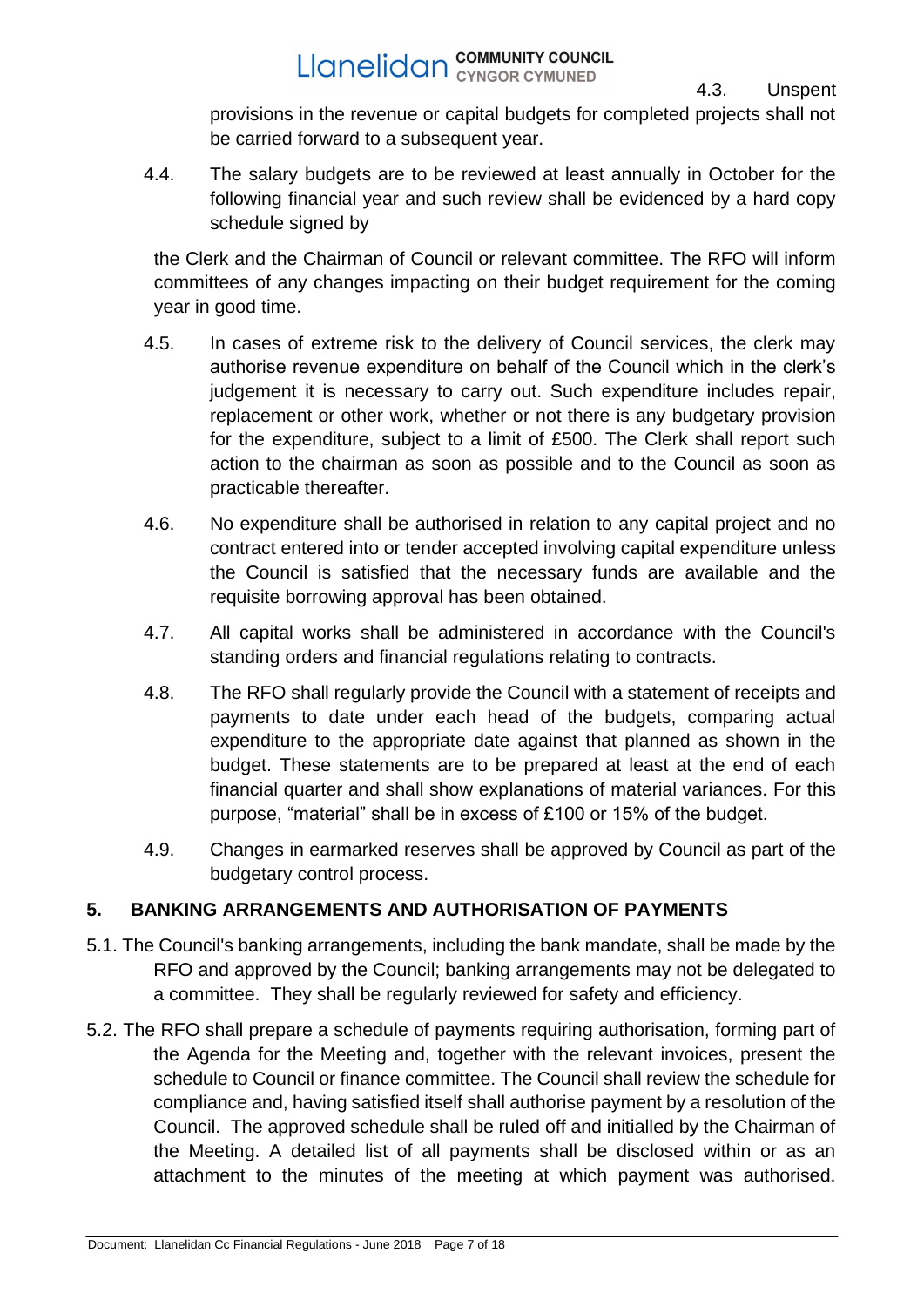**Example 19 Example 19 And COMMUNITY COUNCIL**<br>Personal payments (including salaries, wages, expenses and any payment made in relation to the termination of a contract of employment) may be summarised to remove public access to any personal information.

5.3. All invoices for payment shall be examined, verified and certified by the RFO to confirm that the work, goods or services to which each invoice relates has been received, carried out, examined and represents expenditure previously approved by the Council.

- 5.4. The RFO shall examine invoices for arithmetical accuracy and analyse them to the appropriate expenditure heading. The RFO shall take all steps to pay all invoices submitted, and which are in order, at the next available Council meeting.
- 5.5. The Clerk and RFO shall have delegated authority to authorise the payment of items only in the following circumstances:
	- a) If a payment is necessary to avoid a charge to interest under the Late Payment of Commercial Debts (Interest) Act 1998, and the due date for payment is before the next scheduled Meeting of Council, where the Clerk and RFO certify that there is no dispute or other reason to delay payment, provided that a list of such payments shall be submitted to the next appropriate meeting of Council;
	- b) An expenditure item authorised under 5.6 below (continuing contracts and obligations) provided that a list of such payments shall be submitted to the next appropriate meeting of Council; or
	- c) fund transfers within the Councils banking arrangements up to the sum of [£10,000], provided that a list of such payments shall be submitted to the next appropriate meeting of Council.
	- 5.6. For each financial year the Clerk and RFO shall draw up a list of due payments which arise on a regular basis as the result of a continuing contract, statutory duty, or obligation (such as but not exclusively, Salaries, PAYE and NI, Superannuation Fund and regular maintenance contracts and the like for which Council, or a duly authorised committee, may authorise payment for the year provided that the requirements of regulation 4.1 (Budgetary Controls) are adhered to, provided also that a list of such payments shall be submitted to the next appropriate meeting of Council.
	- 5.7. A record of regular payments made under 5.6 above shall be drawn up and be signed by two members on each and every occasion when payment is authorised - thus controlling the risk of duplicated payments being authorised and / or made.
	- 5.8. In respect of grants a duly authorised committee shall approve expenditure within any limits set by Council and in accordance with any policy statement approved by Council. Any Revenue or Capital Grant in excess of £5,000 shall before payment, be subject to ratification by resolution of the Council.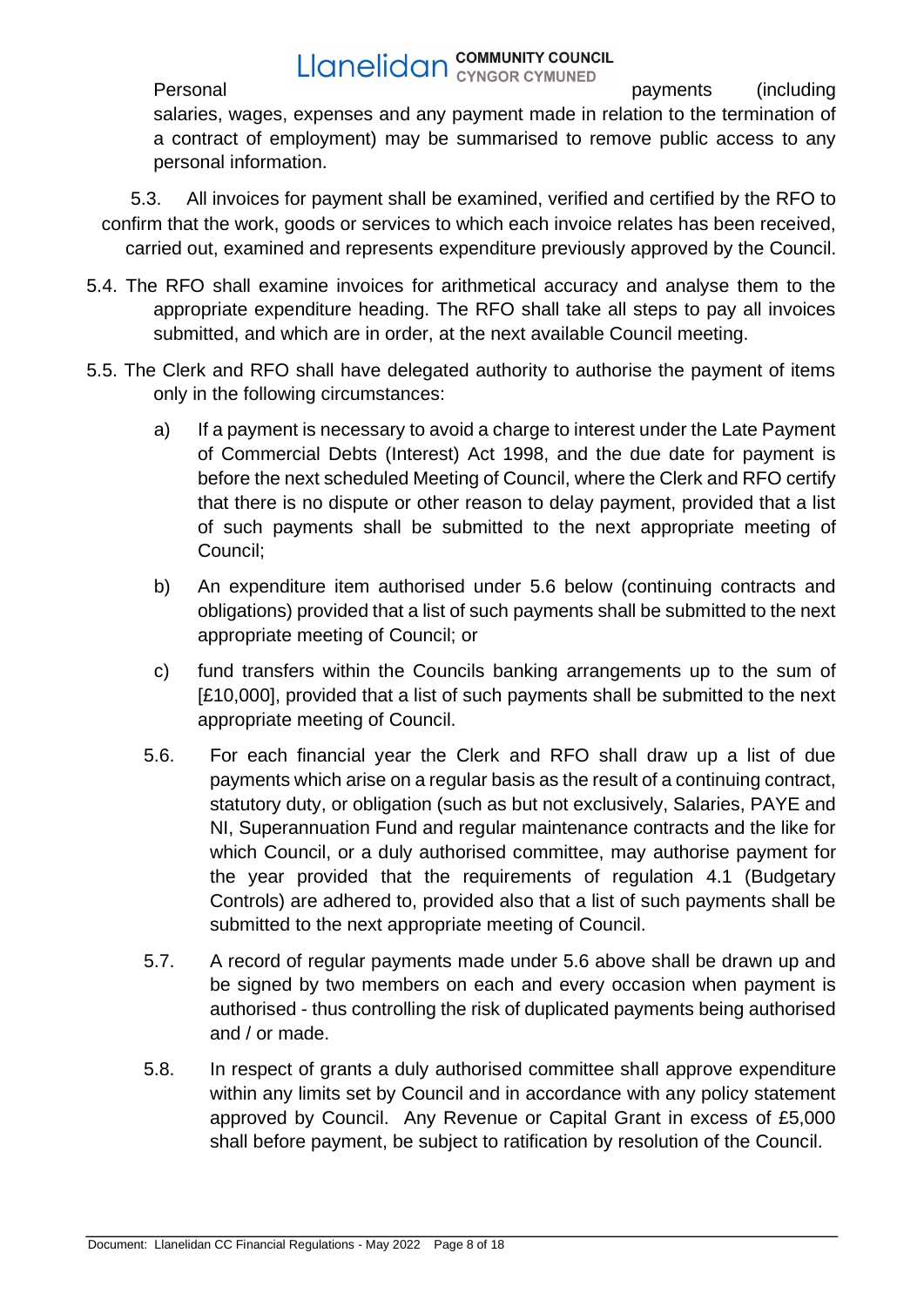5.9. Members are subject to the Code of Conduct that has been adopted by the Council and shall comply with the Code and Standing Orders when a decision to authorise or instruct payment is made in respect of a matter in which they have a disclosable or other interest, unless a dispensation has been granted.

- 5.10. The Council will aim to rotate the duties of members in these Regulations so that onerous duties are shared out as evenly as possible over time.
- 5.11. Any changes in the recorded details of suppliers, such as bank account records, shall be approved in writing by a Member.

## <span id="page-8-0"></span>**6. INSTRUCTIONS FOR THE MAKING OF PAYMENTS**

- 6.1. The Council will make safe and efficient arrangements for the making of its payments.
- 6.2. Following authorisation under Financial Regulation 5 above, the Council, a duly delegated committee or, if so delegated, the Clerk or RFO shall give instruction that a payment shall be made.
- 6.3. All payments shall be made electronically, where possible, including the Clerk's salary and expenses, where not possible then payments shall be effected by cheque or other instructions to the Council's bankers, or otherwise, in accordance with a resolution of Council or duly delegated committee.
- 6.4. Cheques or orders for payment drawn on the bank account in accordance with the schedule as presented to Council or committee shall be signed by two bank signatories, in accordance with a resolution instructing that payment. A member who is a bank signatory, having a connection by virtue of family or business relationships with the beneficiary of a payment, should not, under normal circumstances, be a signatory to the payment in question.
- 6.5. To indicate agreement of the details shown on the cheque or order for payment with the counterfoil and the invoice or similar documentation, the signatories shall each also initial the cheque counterfoil.
- 6.6. Cheques or orders for payment shall not normally be presented for signature other than at a Council or committee meeting (including immediately before or after such a meeting). Any signatures obtained away from such meetings shall be reported to the Council at the next convenient meeting.
- 6.7. If thought appropriate by the Council, payment for utility supplies (energy, telephone and water) and any National Non-Domestic Rates may be made by variable direct debit provided that the instructions are signed by two members and any payments are reported to Council as made. The approval of the use of a variable direct debit shall be renewed by resolution of the Council at least every two years.
- 6.8. If thought appropriate by the Council, payment for certain items (principally salaries) may be made by banker's standing order provided that the instructions are signed, or otherwise evidenced by two members are retained and any payments are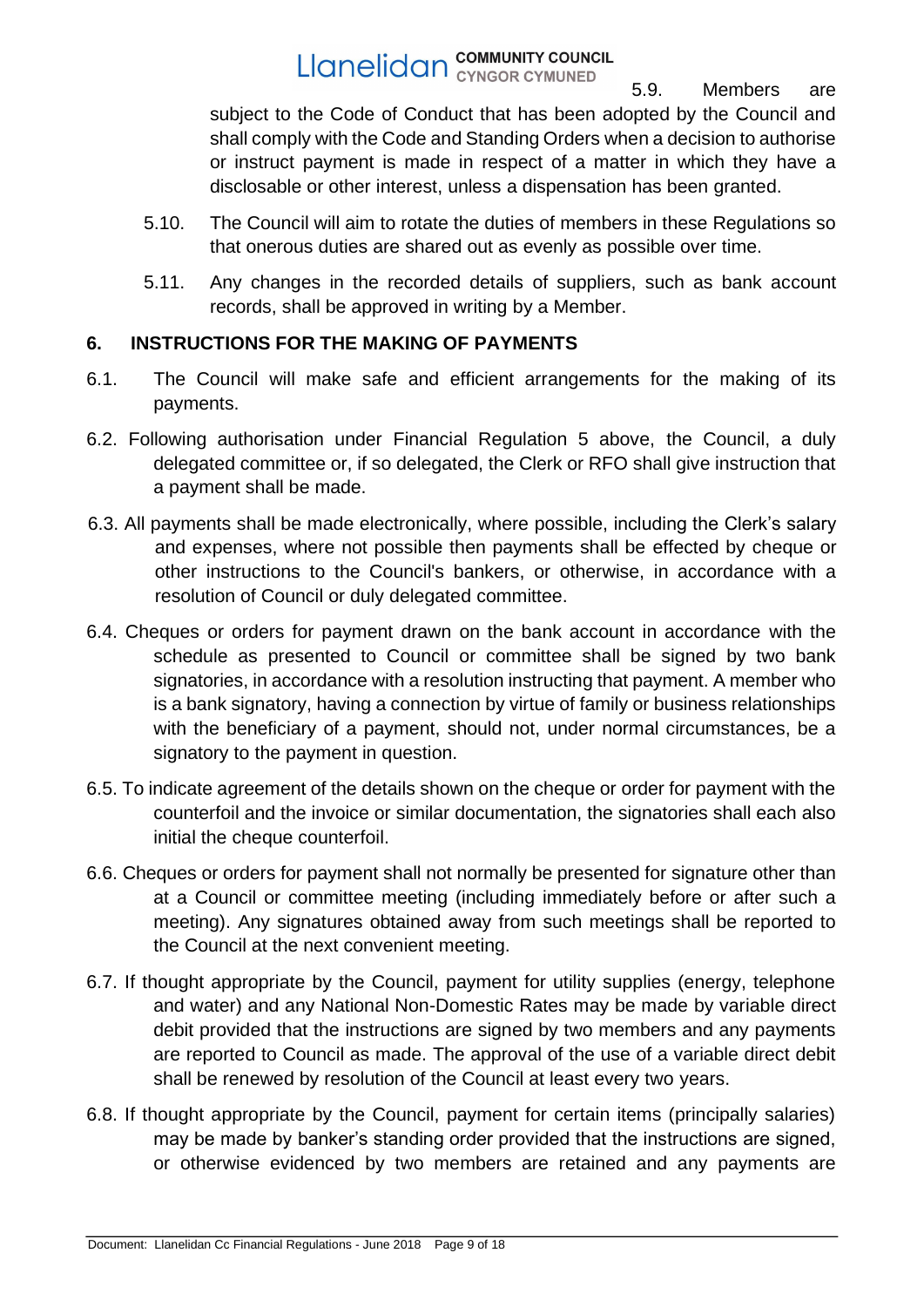**Example 19 Example 19 Example 19 Example 20 Example 20 Example 20 Example 20 Example 20 Example 20 Example 20 Example 20 Example 20 Example 20 Example 20 Example 20 Example 20 Example 20 Example 20 Example 20 Example 20 E** approval of the use of a banker's standing order shall be renewed by resolution of the Council at least every two years.

6.9. If thought appropriate by the Council, payment for certain items may be made by BACS or CHAPS methods provided that the instructions for each payment are signed, or otherwise evidenced, by two authorised bank signatories are retained and any payments are reported to Council as made. The approval of the use of BACS or CHAPS shall be renewed by resolution of the Council at least every two years.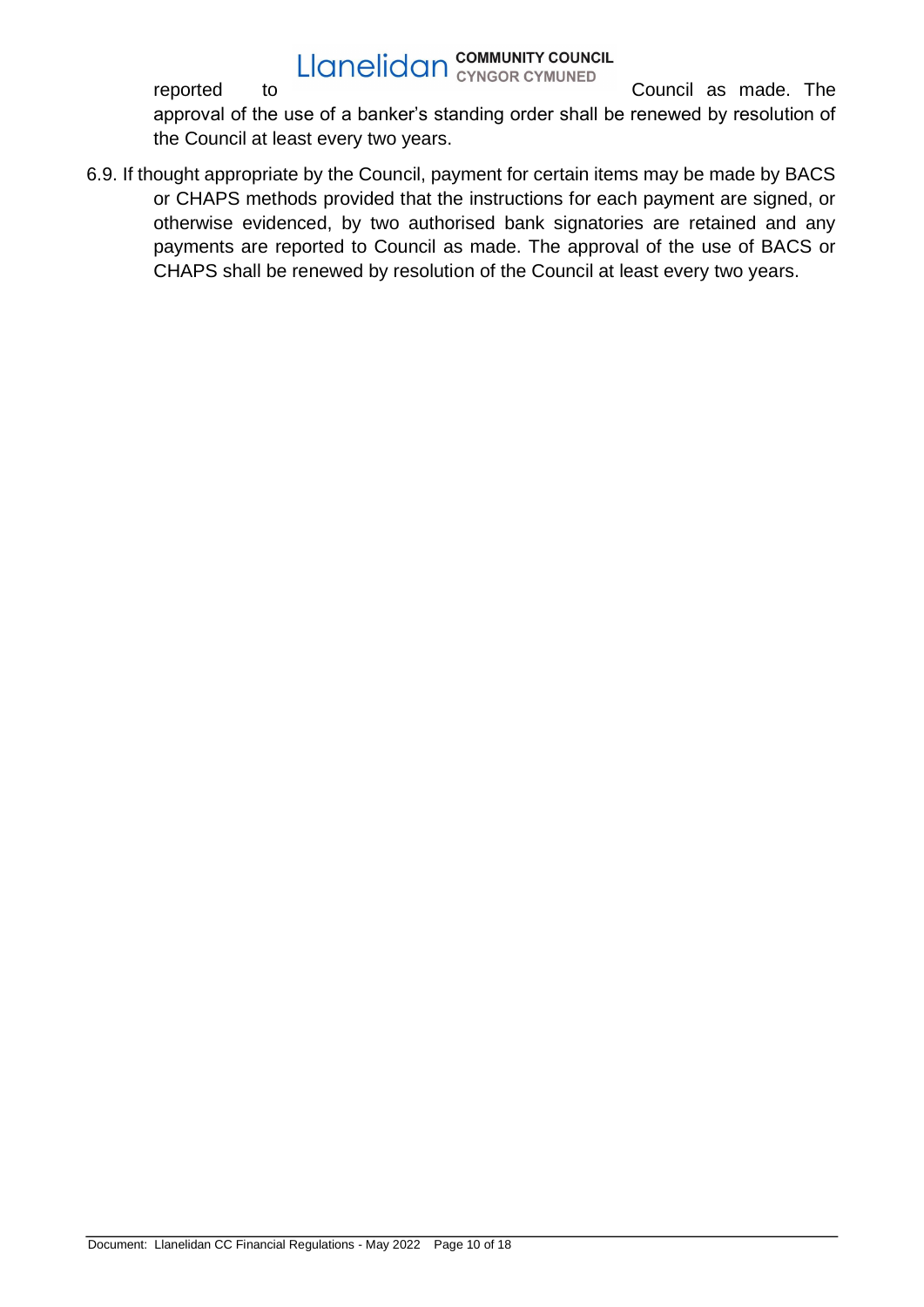- 6.10. If thought appropriate by the Council payment for certain items may be made by internet banking transfer provided evidence is retained showing which members approved the payment.
- 6.11. Where a computer requires use of a personal identification number (PIN) or other password(s), for access to the Council's records on that computer, a note shall be made of the PIN and Passwords and shall be handed to and retained by the Chairman of Council in a sealed dated envelope. This envelope may not be opened other than in the presence of two other Councillors. After the envelope has been opened, in any circumstances, the PIN and / or passwords shall be changed as soon as practicable. The fact that the sealed envelope has been opened, in whatever circumstances, shall be reported to all members immediately and formally to the next available meeting of the Council. This will not be required for a member's personal computer used only for remote authorisation of bank payments.
- 6.12. No employee or Councillor shall disclose any PIN or password, relevant to the working of the Council or its bank accounts, to any person not authorised in writing by the Council or a duly delegated committee.
- 6.13. Regular back-up copies of the records on any computer shall be made and shall be stored securely away from the computer in question, and preferably off site.
- 6.14. The Council, and any members using computers for the Council's financial business, shall ensure that anti-virus, anti-spyware and firewall, software with automatic updates, together with a high level of security, is used.
- 6.15. Where internet banking arrangements are made with any bank, the RFO shall be appointed as the Service Administrator. The bank mandate approved by the Council shall identify a number of Councillors who will be authorised to approve transactions on those accounts. The bank mandate will state clearly the amounts of payments that can be instructed by the use of the Service Administrator alone, or by the Service Administrator with a stated number of approvals.
- 6.16. Access to any internet banking accounts will be directly to the access page (which may be saved under "favourites"), and not through a search engine or e-mail link. Remembered or saved passwords facilities must not be used on any computer used for Council banking work. Breach of this Regulation will be treated as a very serious matter under these regulations.
- 6.17. Changes to account details for suppliers, which are used for internet banking may only be changed on written hard copy notification by the supplier and supported by hard copy authority for change signed by two of the RFO and a member. A programme of regular checks of standing data with suppliers will be followed.
- 6.18. Any Debit Card issued for use will be specifically restricted to the Clerk and the RFO and will also be restricted to a single transaction maximum value of £500 unless authorised by Council in writing before any order is placed.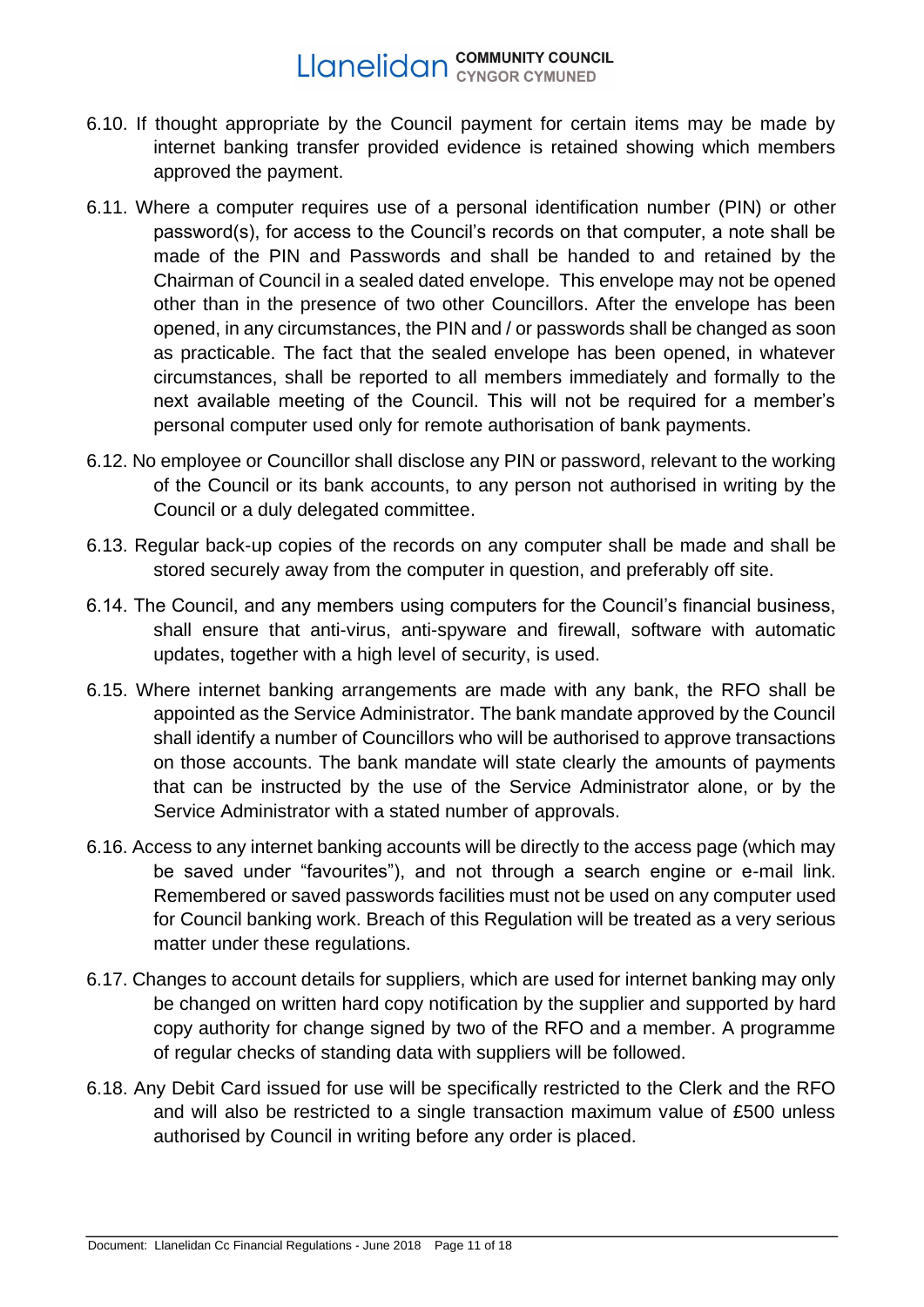- 6.19. A pre-paid debit card may be issued to employees with varying limits. These limits will be set by the Council. Transactions and purchases made will be reported to the Council and authority for topping-up shall be at the discretion of the Council.
- 6.20. Any corporate credit card or trade card account opened by the Council will be specifically restricted to use by the Clerk and RFO and shall be subject to automatic payment in full at each month-end. Personal credit or debit cards of members or staff shall not be used under any circumstances.
- 6.21. The Council will not maintain any form of cash float. All cash received must be banked intact. Any payments made in cash by the Clerk or RFO (for example for postage or minor stationery items) shall be refunded on a regular basis, at least quarterly.

## <span id="page-11-0"></span>**7. PAYMENT OF SALARIES**

- 7.1. As an employer, the Council shall make arrangements to meet fully the statutory requirements placed on all employers by PAYE and National Insurance legislation. The payment of all salaries shall be made in accordance with payroll records and the rules of PAYE and National Insurance currently operating, and salary rates shall be as agreed by Council, or duly delegated committee.
- 7.2. Payment of salaries and payment of deductions from salary such as may be required to be made for tax, national insurance and pension contributions, or similar statutory or discretionary deductions must be made in accordance with the payroll records and on the appropriate dates stipulated in employment contracts, provided that each payment is reported to the next available Council meeting, as set out in these regulations above.
- 7.3. No changes shall be made to any employee's pay, emoluments, or terms and conditions of employment without the prior consent of the Council.
- 7.4. Each and every payment to employees of net salary and to the appropriate creditor of the statutory and discretionary deductions shall be recorded in a separate confidential record (confidential cash book). This confidential record is not open to inspection or review (under the Freedom of Information Act 2000 or otherwise) other than:
	- a) by any Councillor who can demonstrate a need to know;
	- b) by the internal auditor;
	- c) by the external auditor; or
	- d) by any person authorised under Public Audit (Wales) Act 2004, or any superseding legislation.
	- 7.5. The total of such payments in each calendar month shall be reported with all other payments as made as may be required under these Financial Regulations, to ensure that only payments due for the period have actually been paid.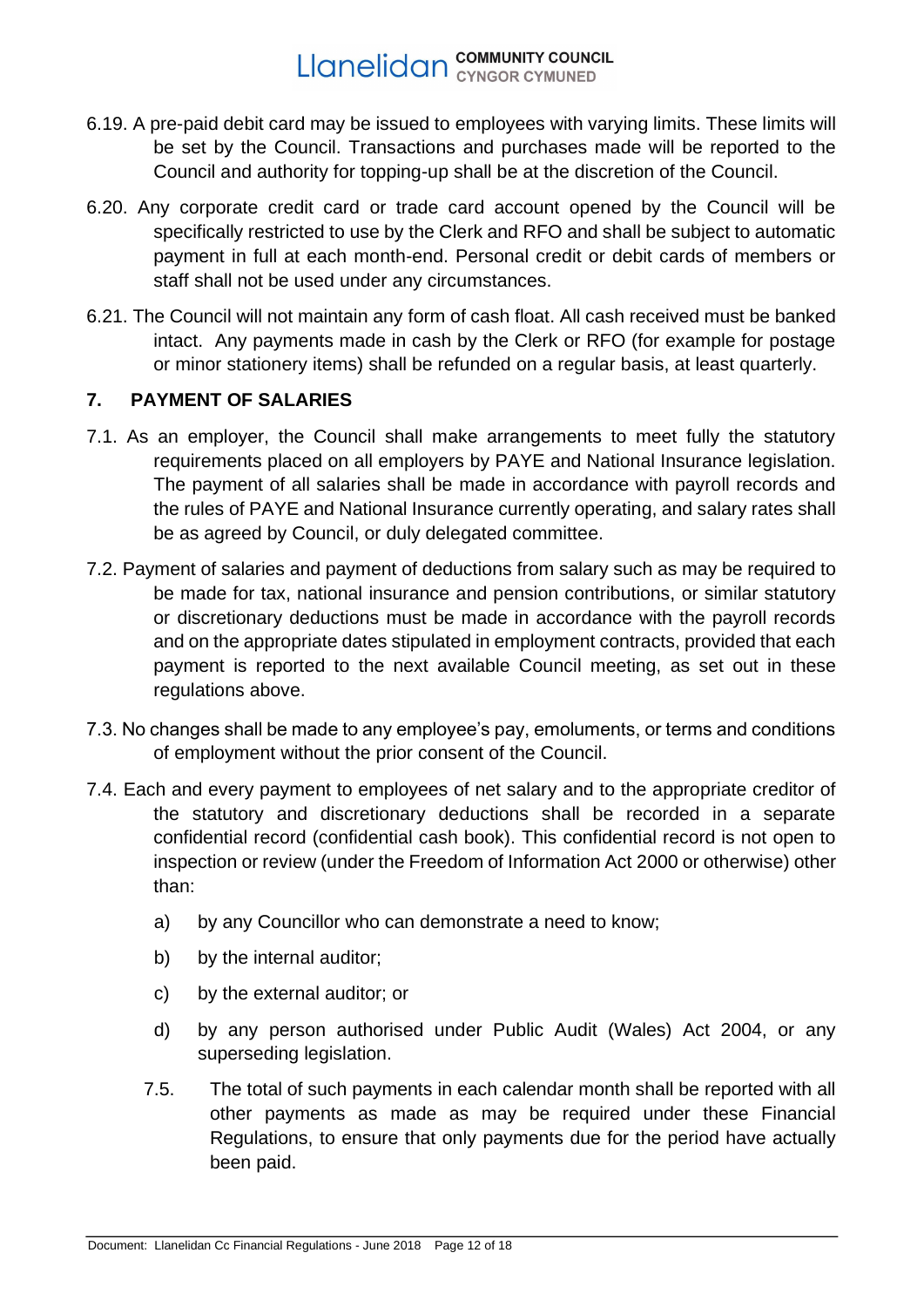- 7.6. An effective system of personal performance management should be maintained for the senior officers.
- 7.7. Any termination payments shall be supported by a clear business case and reported to the Council. Termination payments shall only be authorised by Council.
- 7.8. Before employing interim staff the Council must consider a full business case.

### <span id="page-12-0"></span>**8. LOANS AND INVESTMENTS**

- 8.1. All borrowings shall be effected in the name of the Council, after obtaining any necessary borrowing approval. Any application for borrowing approval shall be approved by Council as to terms and purpose. The application for borrowing approval, and subsequent arrangements for the loan shall only be approved by full Council.
- 8.2. Any financial arrangement which does not require formal borrowing approval from the Welsh Government (such as Hire Purchase or Leasing of tangible assets) shall be subject to approval by the full Council. In each case a report in writing shall be provided to Council in respect of value for money for the proposed transaction.
- 8.3. The Council will arrange with the Council's banks and investment providers for the sending of a copy of each statement of account to the Chairman of the Council at the same time as one is issued to the Clerk or RFO.
- 8.4. All loans and investments shall be negotiated in the name of the Council and shall be for a set period in accordance with Council policy.
- 8.5. The Council shall consider the need for an Investment Strategy and Policy which, if drawn up, shall be in accordance with relevant regulations, proper practices and guidance. Any Strategy and Policy shall be reviewed by the Council at least annually.
- 8.6. All investments of money under the control of the Council shall be in the name of the Council.
- 8.7. All investment certificates and other documents relating thereto shall be retained in the custody of the RFO.
- 8.8. Payments in respect of short term or long term investments, including transfers between bank accounts held in the same bank, or branch, shall be made in accordance with Regulation 5 (Authorisation of payments) and Regulation 6 (Instructions for payments).

### <span id="page-12-1"></span>**9. INCOME**

9.1. The collection of all sums due to the Council shall be the responsibility of and under the supervision of the RFO.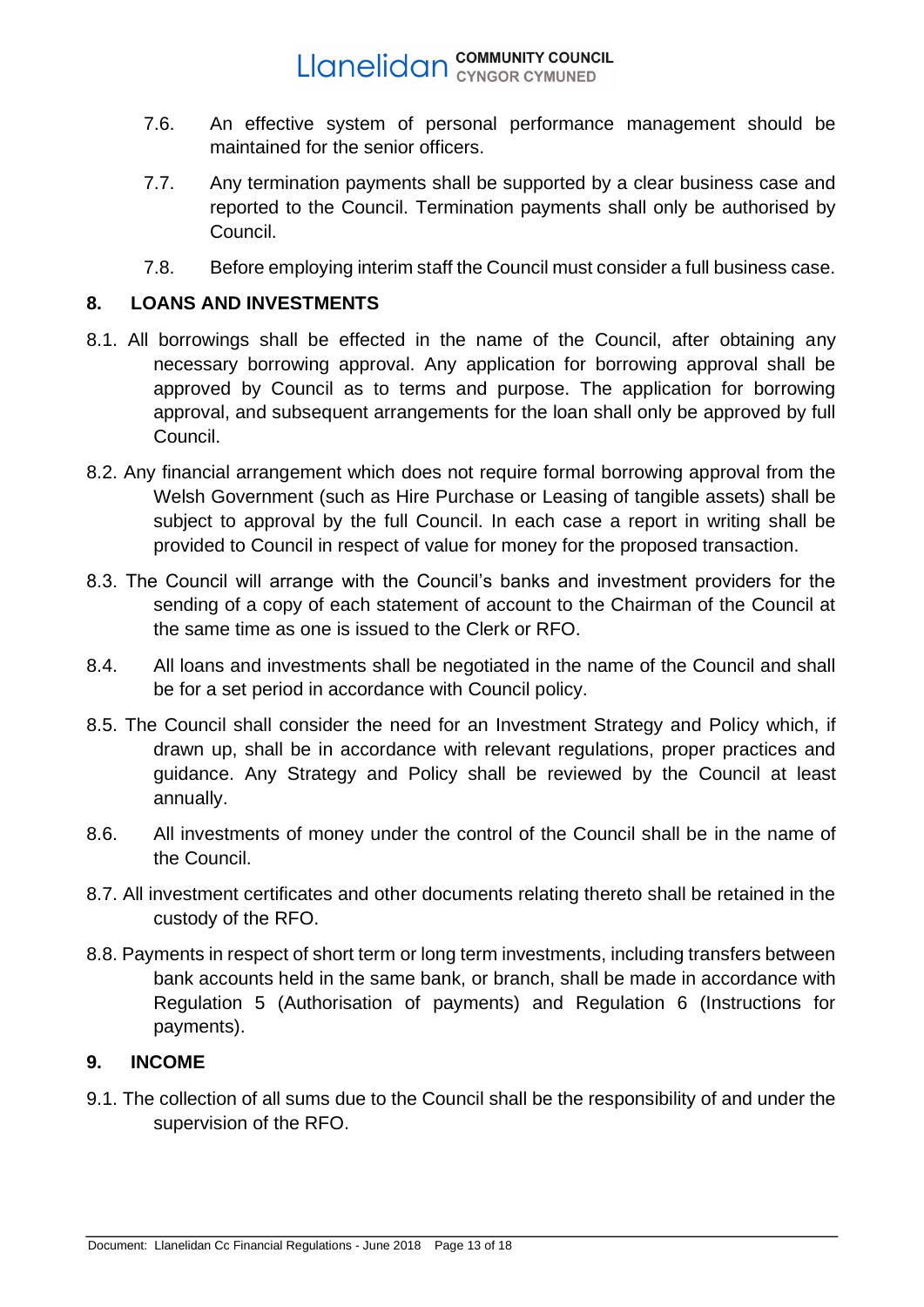- 9.2. Particulars of all charges to be made for work done, services rendered or goods supplied shall be agreed annually by the Council, notified to the RFO and the RFO shall be responsible for the collection of all accounts due to the Council.
- 9.3. The Council will review all fees and charges at least annually, following a report of the Clerk.
- 9.4. Any sums found to be irrecoverable and any bad debts shall be reported to the Council and shall be written off in the year.
- 9.5. All sums received on behalf of the Council shall be banked intact as directed by the RFO. In all cases, all receipts shall be deposited with the Council's bankers with such frequency as the RFO considers necessary.
- 9.6. The origin of each receipt shall be entered on the paying-in slip.
- 9.7. Personal cheques shall not be cashed out of money held on behalf of the Council.
- 9.8. The RFO shall promptly complete any VAT Return that is required. Any repayment claim due in accordance with VAT Act 1994 section 33 shall be made at least annually coinciding with the financial year end.
- 9.9. Where any significant sums of cash are regularly received by the Council, the RFO shall take such steps as are agreed by the Council to ensure that more than one person is present when the cash is counted in the first instance, that there is a reconciliation to some form of control such as ticket issues, and that appropriate care is taken in the security and safety of individuals banking such cash.
- 9.10. Any income arising which is the property of a charitable trust shall be paid into a charitable bank account. Instructions for the payment of funds due from the charitable trust to the Council (to meet expenditure already incurred by the authority) will be given by the Managing Trustees of the charity meeting separately from any Council meeting (see also Regulation 16 below) ].

## <span id="page-13-0"></span>**10. ORDERS FOR WORK, GOODS AND SERVICES**

- 10.1. An official order or letter shall be issued for all work, goods and services unless a formal contract is to be prepared or an official order would be inappropriate. Copies of orders shall be retained.
- 10.2. Order books shall be controlled by the RFO.
- 10.3. All members and officers are responsible for obtaining value for money at all times. An officer issuing an official order shall ensure as far as reasonable and practicable that the best available terms are obtained in respect of each transaction, usually by obtaining three or more quotations or estimates from appropriate suppliers, subject to any *de minimis* provisions in Regulation 11.1 below.
- 10.4. A member may not issue an official order or make any contract on behalf of the Council.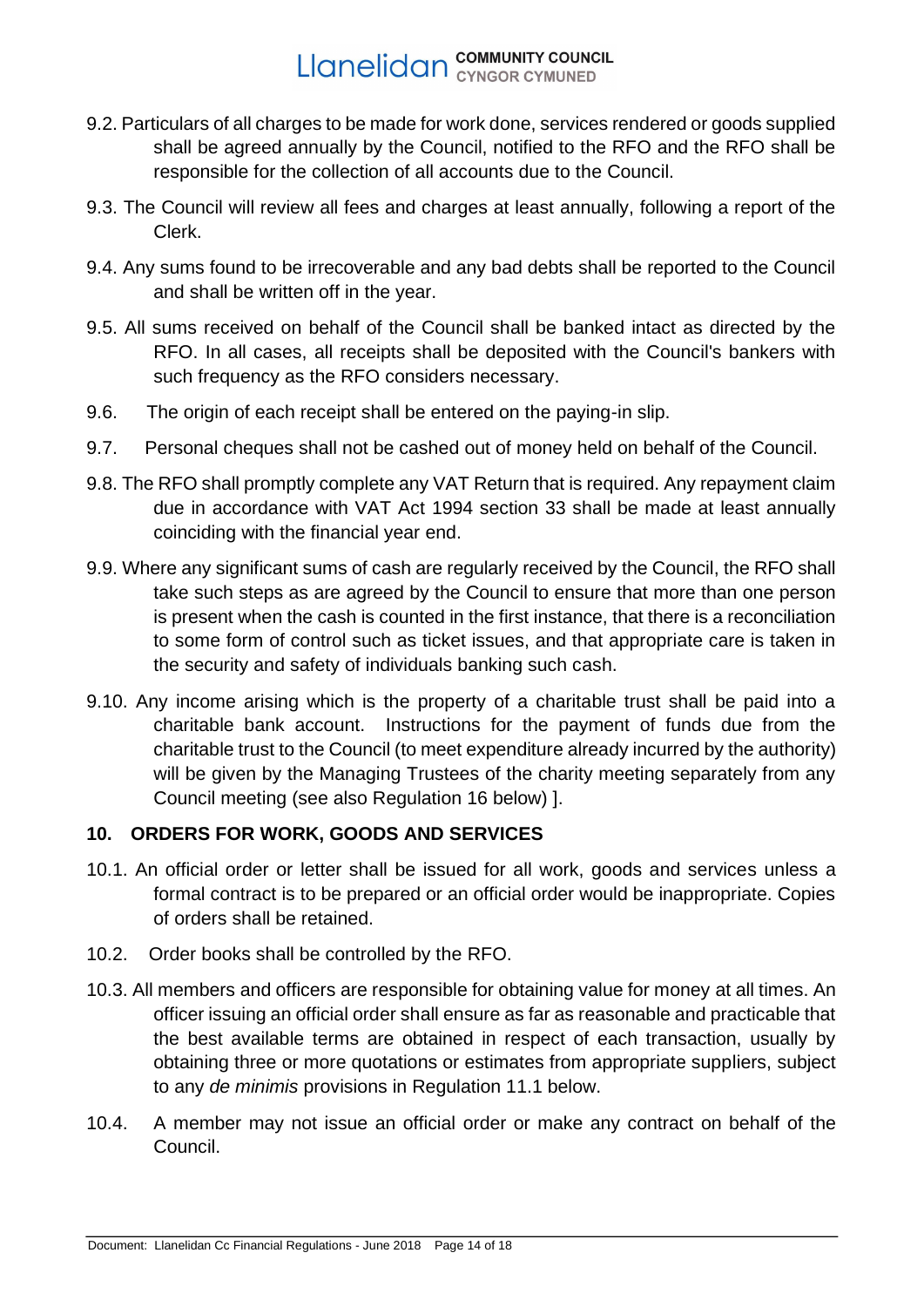10.5. The RFO shall verify the lawful nature of any proposed purchase before the issue of any order, and in the case of new or infrequent purchases or payments, the RFO shall ensure that the statutory authority shall be reported to the meeting at which the order is approved so that the minutes can record the power being used.

## <span id="page-14-0"></span>**11. CONTRACTS**

- 11.1. Procedures as to contracts are laid down as follows:
	- a. Every contract shall comply with these financial regulations, and no exceptions shall be made otherwise than in an emergency provided that this regulation need not apply to contracts which relate to items (i) to (vi) below:

i. for the supply of gas, electricity, water, sewerage and telephone services; ii. for specialist services such as are provided by solicitors, accountants, surveyors and planning consultants;

- iii. for work to be executed or goods or materials to be supplied which consist of repairs to or parts for existing machinery or equipment or plant;
- iv. for work to be executed or goods or materials to be supplied which constitute an extension of an existing contract by the Council;
- v. for goods or materials proposed to be purchased which are proprietary articles and / or are only sold at a fixed price.
- b. The full requirements of The Public Contracts Regulations 2015 ("the Regulations"), as applicable, shall be followed in respect of the tendering and award of a public supply contract, public service contract or public works contract which exceed thresholds in The Regulations set by the Public Contracts Directive 2014/24/EU (which may change from time to time)<sup>1</sup>.
- c. When applications are made to waive financial regulations relating to contracts to enable a price to be negotiated without competition the reason shall be embodied in a recommendation to the Council.
- d. Such invitation to tender shall state the general nature of the intended contract and the Clerk shall obtain the necessary technical assistance to prepare a specification in appropriate cases. The invitation shall in addition state that tenders must be addressed to the Clerk in the ordinary course of post. Each tendering firm shall be supplied with a specifically marked envelope in which the tender is to be sealed and remain sealed until the prescribed date for opening tenders for that contract.
- e. All sealed tenders shall be opened at the same time on the prescribed date by the Clerk in the presence of at least one member of Council.

<sup>&</sup>lt;sup>1</sup> Thresholds currently applicable are:

a. For public supply and public service contracts 209,000 Euros (£164,176)

b. For public works contracts 5,225,000 Euros (£4,104,394)

Document: Llanelidan Cc Financial Regulations - June 2018 Page 15 of 18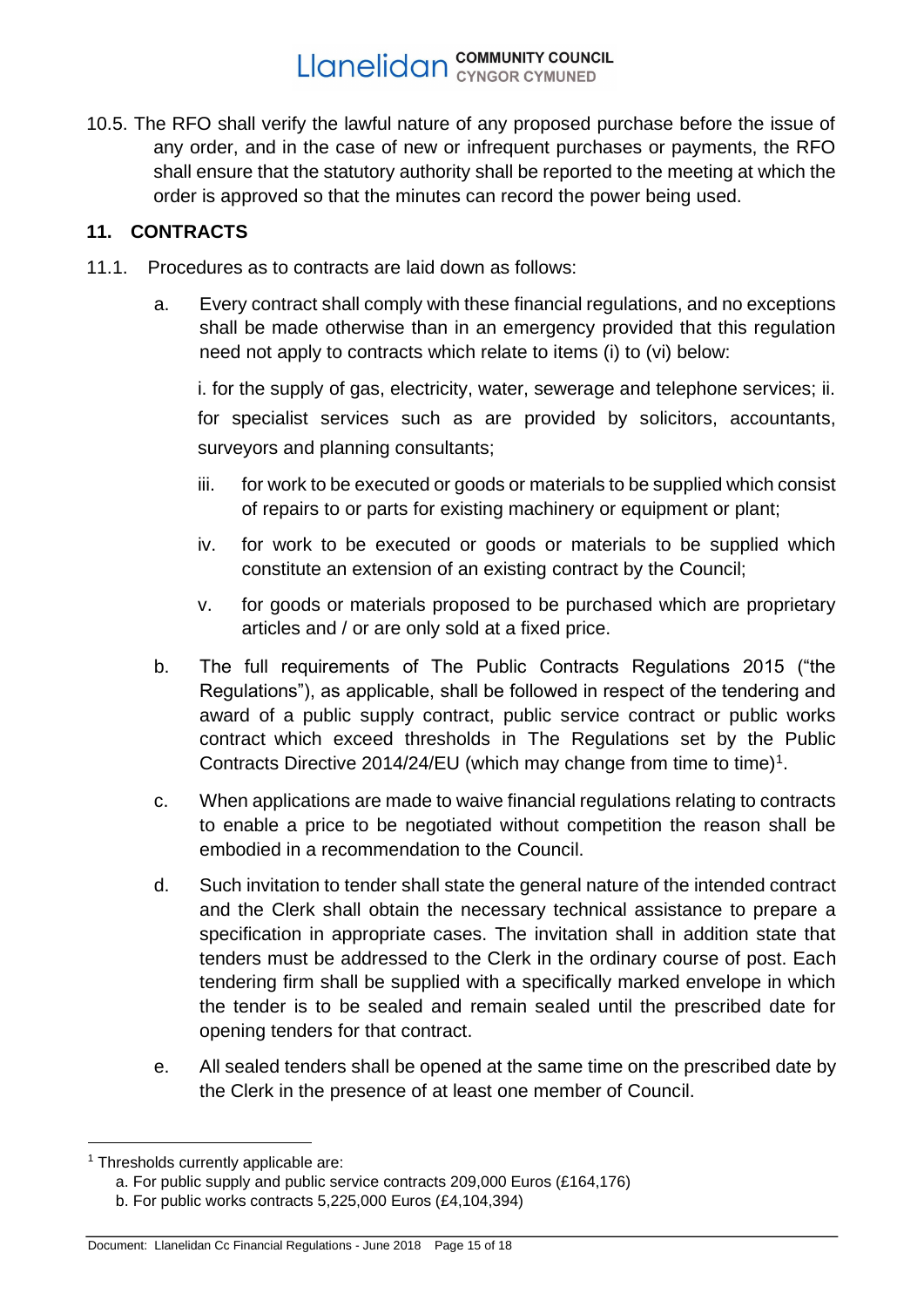- f. Any invitation to tender issued under this regulation shall be subject to Standing Order 18, <sup>2</sup> and shall refer to the terms of the Bribery Act 2010.
- g. When it is to enter into a contract of less than £25,000  $3$  in value for the supply of goods or materials or for the execution of works or specialist services other than such goods, materials, works or specialist services as are excepted as set out in paragraph (a) the Clerk or RFO shall obtain 3 quotations (priced descriptions of the proposed supply); where the value is below £3,000 and above £100 the Clerk or RFO shall strive to obtain 3 estimates. Otherwise, Regulation 10.3 above shall apply.
- h. The Council shall not be obliged to accept the lowest or any tender, quote or estimate.
- i. Should it occur that the Council, or duly delegated committee, does not accept any tender, quote or estimate, the work is not allocated and the Council requires further pricing, provided that the specification does not change, no person shall be permitted to submit a later tender, estimate or quote who was present when the original decision making process was being undertaken.
- 11.2. The Proper Officer shall maintain a register of personal interests, in respect of both members and senior staff.
	- a. Members and senior staff should not, so far as is practicable, be involved in the award of orders and/or contracts with organisations or individuals in respect of which a personal interest exists, whether declared or not.
	- b. Members and senior staff should not, so far as is practicable, be involved in the making or authorising payments in respect of orders and/or contracts with organisations or individuals in respect of which a personal interest exists, whether declared or not.

## <span id="page-15-0"></span>**12. PAYMENTS UNDER CONTRACTS FOR BUILDING OR OTHER CONSTRUCTION WORKS**

- 12.1. Payments on account of the contract sum shall be made within the time specified in the contract by the RFO upon authorised certificates of the architect or other consultants engaged to supervise the contract (subject to any percentage withholding as may be agreed in the particular contract).
- 12.2. Where contracts provide for payment by instalments the RFO shall maintain a record of all such payments. In any case where it is estimated that the total cost of work

<sup>2</sup> Based on NALC's model standing order 18d in Local Councils Explained © 2013 National Association of Local Councils

 $3$  This suggested figure is based on the sum above which special rules are applicable (under the Regulations) to Councils in England and is therefore considered an appropriate threshold.

Document: Llanelidan Cc Financial Regulations - June 2018 Page 16 of 18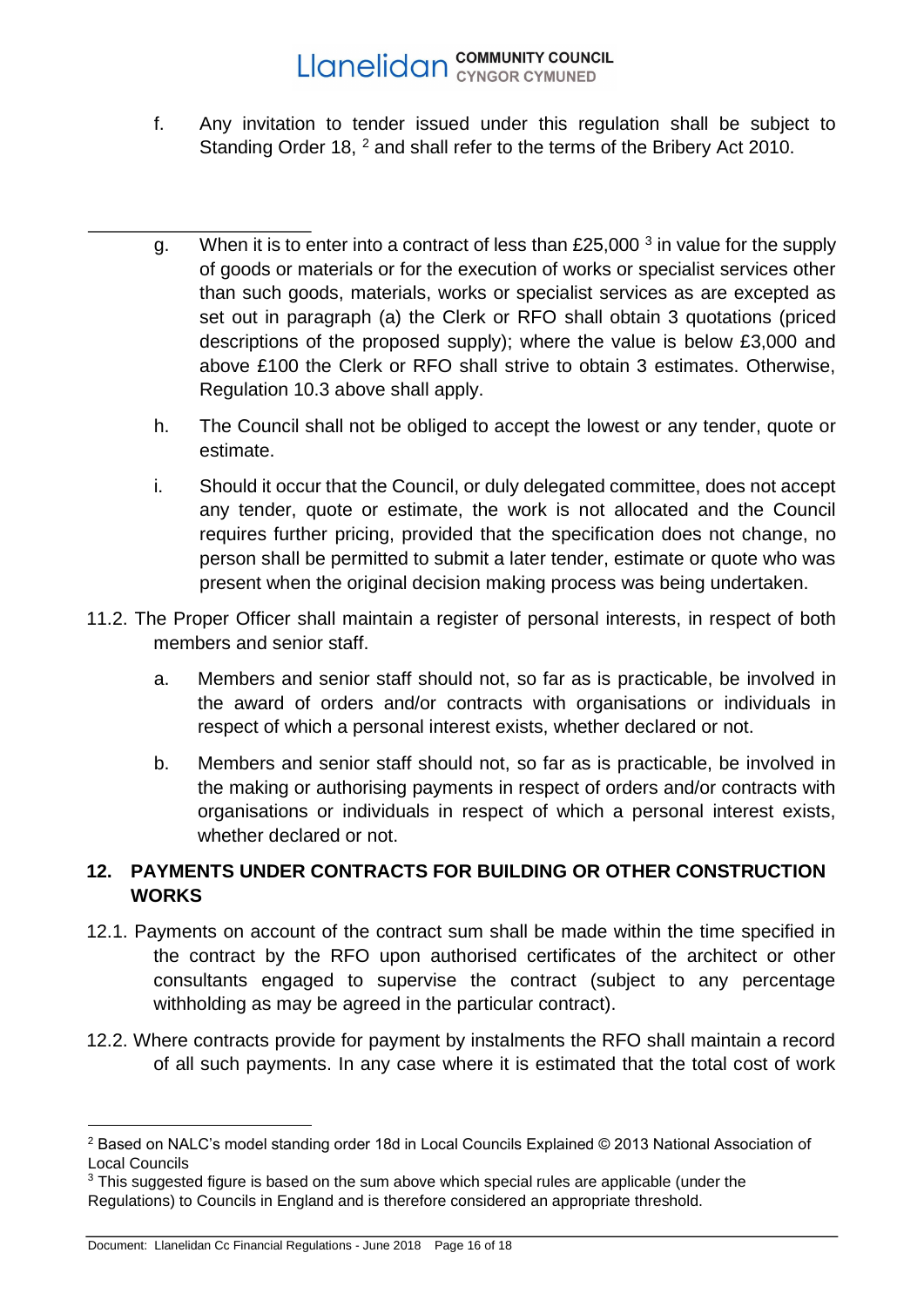carried out under a contract, excluding agreed variations, will exceed the contract sum of 5% or more a report shall be submitted to the Council.

12.3. Any variation to a contract or addition to or omission from a contract must be approved by the Council and Clerk to the contractor in writing, the Council being informed where the final cost is likely to exceed the financial provision.

## <span id="page-16-0"></span>**13. ASSETS, PROPERTIES AND ESTATES**

- 13.1. The Clerk shall make appropriate arrangements for the custody of all title deeds and Land Registry Certificates of properties held by the Council. The RFO shall ensure a record is maintained of all properties held by the Council, recording the location, extent, plan, reference, purchase details, nature of the interest, tenancies granted, rents payable and purpose for which held in accordance with Accounts and Audit (Wales) Regulations.
- 13.2. No tangible moveable property shall be purchased or otherwise acquired, sold, leased or otherwise disposed of, without the authority of the Council, together with any other consents required by law, save where the estimated value of any one item of tangible movable property does not exceed £250.
- 13.3. No real property (interests in land) shall be sold, leased or otherwise disposed of without the authority of the Council, together with any other consents required by law, In each case a report in writing shall be provided to Council in respect of valuation and surveyed condition of the property (including matters such as planning permissions and covenants) together with a proper business case (including an adequate level of consultation with the electorate).
- 13.4. No real property (interests in land) shall be purchased or acquired without the authority of the full Council. In each case a report in writing shall be provided to Council in respect of valuation and surveyed condition of the property (including matters such as planning permissions and covenants) together with a proper business case (including an adequate level of consultation with the electorate).
- 13.5. Subject only to the limit set in Reg. 14.2 above, no tangible moveable property shall be purchased or acquired without the authority of the full Council. In each case a report in writing shall be provided to Council with a full business case.
- 13.6. The RFO shall ensure that an appropriate and accurate Register of Assets and Investments is kept up to date. The continued existence of tangible assets shown in the Register shall be verified at least annually, possibly in conjunction with a health and safety inspection of assets.

## <span id="page-16-1"></span>**14. INSURANCE**

14.1. Following the annual risk assessment (per Financial Regulation 17), the RFO shall effect all insurances and negotiate all claims on the Council's insurers.